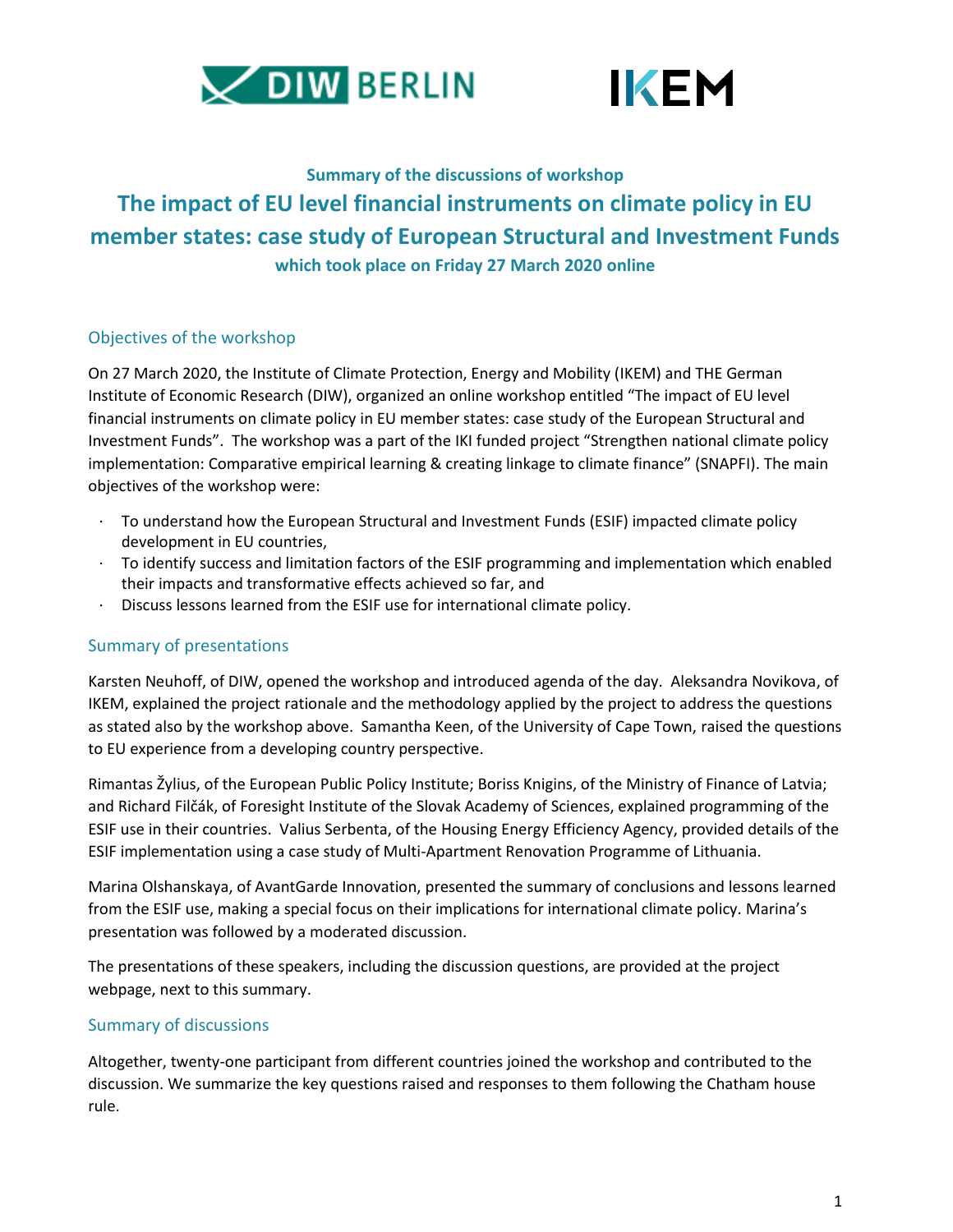# Did the ESIF play a crucial role for the development of climate policy in Lithuania in the programming period 2007-2013?

The role of the EU Funds was indeed significant, because the upfront investment requirements for climate change programmes are very high and so are the perceived risks of such investment by the domestic financial sector, while the returns are distributed over a longer period of time, than the market can support. Thus, the EU Funds played a crucial role addressing the long payback and access to affordable capital. Thereby, it does not make a difference if a programme is nationally co-funded or entirely financed by the EU funds. In the absence of EU funding, many ongoing climate programmes probably would not be in place.

### Did the timing of ESIF negotiating and programming play any role in climate policy development of Lithuania?

Climate change was not the core of the political agenda of Lithuania during the 2007-2013 programming period. The Lithuanian government was looking for any source of funding to stimulate the demand in the aftermath of the financial crisis. At that time, many programmes have already been in place, however being tight with public budget, the government was searching for programmes which did not compromise these already tight resources. Therefore, it tried to redesign those programmes, which did not require significant national public budget inflow and which have not been implemented yet. It further tried to speed up their implementation process, in order to soften the economic downturn by an increased consumption rate.

### In order to enhance the disbursement of the EU funds, did Lithuania search for specific programmes or did it also take a broader perspective, e.g. regarding the regulation procedure?

Due the 2008-2009 crisis, the Lithuanian government took more a short-term perspective whereas broader/long-term approaches did not play a significant role that time. The government was more in the mode of saving the economy rather than thinking about the country in 15-20 years.

#### Why was energy efficiency identified as more important than renewable energy in the climate policy of Latvia?

- In Latvia, renewable energy projects were less concentrated than energy efficiency projects. A big potential for energy efficiency concentrates in the buildings sector that makes energy efficiency policies more homogenous. Renewable energy required a more complex approach because renewable energy potential is more disbursed. Therefore, for this practical reason, less diverse energy efficiency programmes were more preferred over more heterogenous and complex renewable energy programmes.
- From the political perspective, an important factor to choose a programme is its visibility. Energy efficiency activities were more visible than renewable energy activities in Latvia and therefore, policy makers were more likely to choose energy efficiency programmes.

#### What are the implications of Latvian experience for international climate policy?

- In Latvia private actors favoured energy efficiency measures, because they were economically more beneficial than renewable energy measures. This was due to much lower costs of fossil energy than those of renewable energy in Latvia. To correct energy prices, regulatory policies such as feed-intariffs, environmental taxes, and similar were going to be implemented.
- High volatility of fossil energy prices creates an uncertainty for investments in renewable energy and hinders a large scale, global energy transition. There is a need for international regulations, which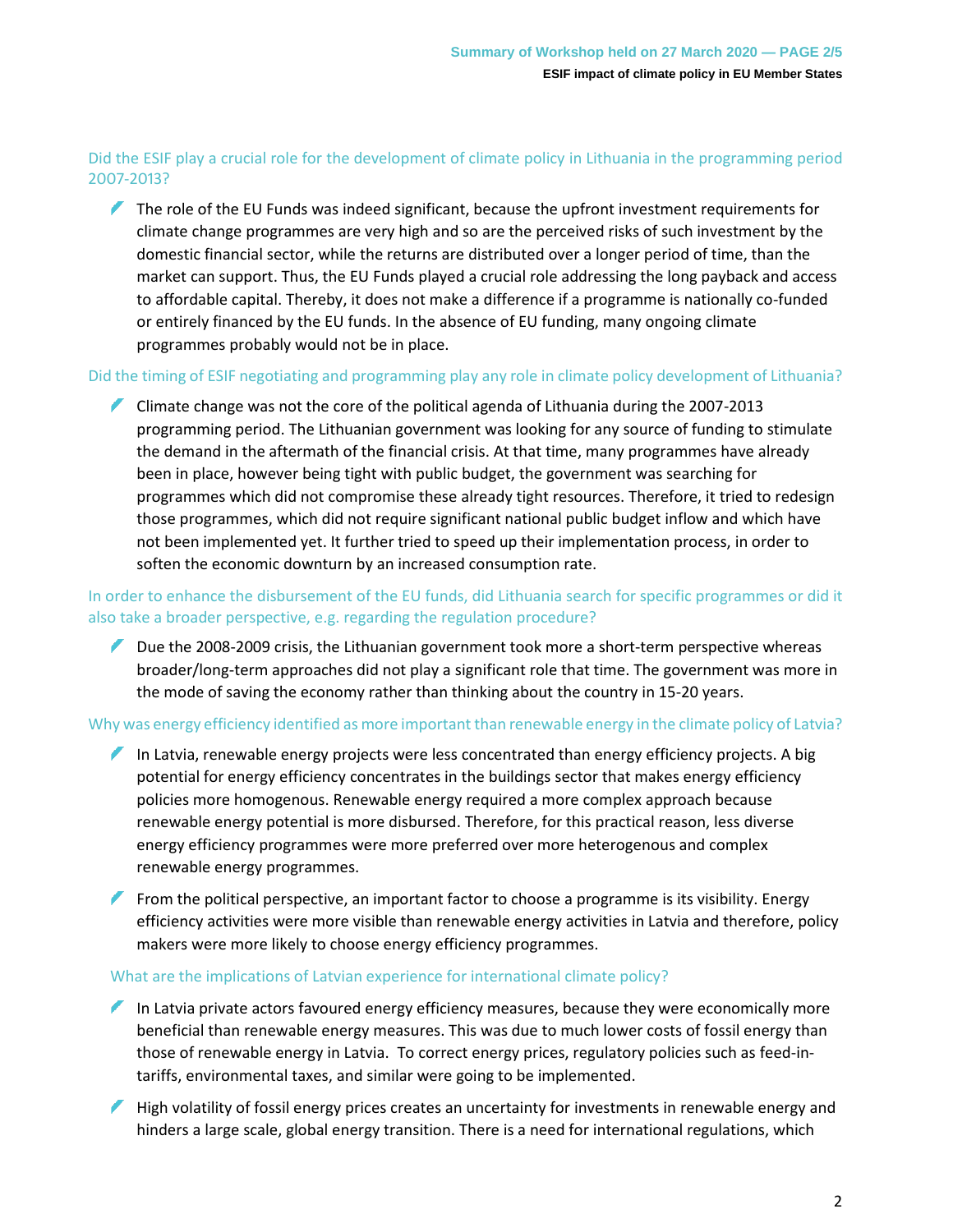would allow fossil energy prices to support rather than prevent the transition towards renewable energy.

# What has been the impact of the ESIF on the design of climate policy in Latvia? Where did it create obstacles, where did it make climate policy more effective?

The EU Funds did not affect the decisions regarding the design and ambitions of climate policy of Latvia, because the country already supported international climate policy, even before the EU Funds included climate targets in their regulations. However, the ESIF played a crucial role in the implementation of this policy: at present, the implementation of Latvia's climate policy is almost fully financed by the ESIF. In absence of EU Funds, Latvia would only be able to provide a small share of funds to support the delivery of climate projects as compared to the current volume. There have been however complex bureaucratic processes associated with the ESIF implementation, which resulted in delays of programmes' implementation.

### Which obstacles did Slovakia face implementing the ESIF?

- The ESIF did not provide incentives for higher penetration of renewable energy in Slovakia, because the most important policy in this field was the nationally implemented feed-in-tariff. The ESIF was however helpful to finance the economic transition in former coal mining areas, as well as to stimulate investment in energy efficiency across a range of sectors. A particular issue to address was the employment effects of the low-carbon energy transition, as the transition from fossil energy sources leads to employment losses.
- The other obstacle was that some ESIF financial instruments implemented Slovakia competed with grant- based schemes. This phenomenon shall be corrected in the up-coming programming period.
- Overall, the approach planned in the future is to support more affluent income groups via financial instruments, while low income groups shall have access to grant-financed schemes. From the macrosocial point of view, the design of such financial instruments is a challenge due to the uncertainty how to define poverty in Slovakia and draw the line between these two groups.

# What are the institutional arrangements regarding the monitoring and reporting of GHG emission reduction achieved from the ESIF implementation?

- At EU level, Member States commit to CO2 reduction with a breakdown of these commitment into two parts. CO2 emissions of energy-intensive industries are covered by the cap-and-trade regime, i.e. the EU Emission Trading Scheme. Other emissions are covered by the Effort Sharing legislation, with the national emission reduction targets proportional to EU Member State welfare; meeting these targets is supported by the ESIF. However, the results of this support are foremost reported and monitored through the disbursement of these funds, rather than through their actual carbon reduction impact. No Member State measures the real impact of ESIF-financed emission reduction projects and their contribution towards the target; no one therefore carries the responsibility if these projects do not deliver GHG emission reduction impacts. This is the result of the broad EU climate programming which leads to a difficulty to examine the precise carbon reducing impact of climate related projects. This challenge leads to a high uncertainty about the real climate-friendly impact of the ESIF.
- In contract to the ESIF practices, the estimates of GHG emission reductions of climate-related projects are very important to access international climate finance and their estimate is an important award criterion, to deliver which the implementing country will be held responsible. Receiving parties have to take part in highly competitive tender procedures in order to get international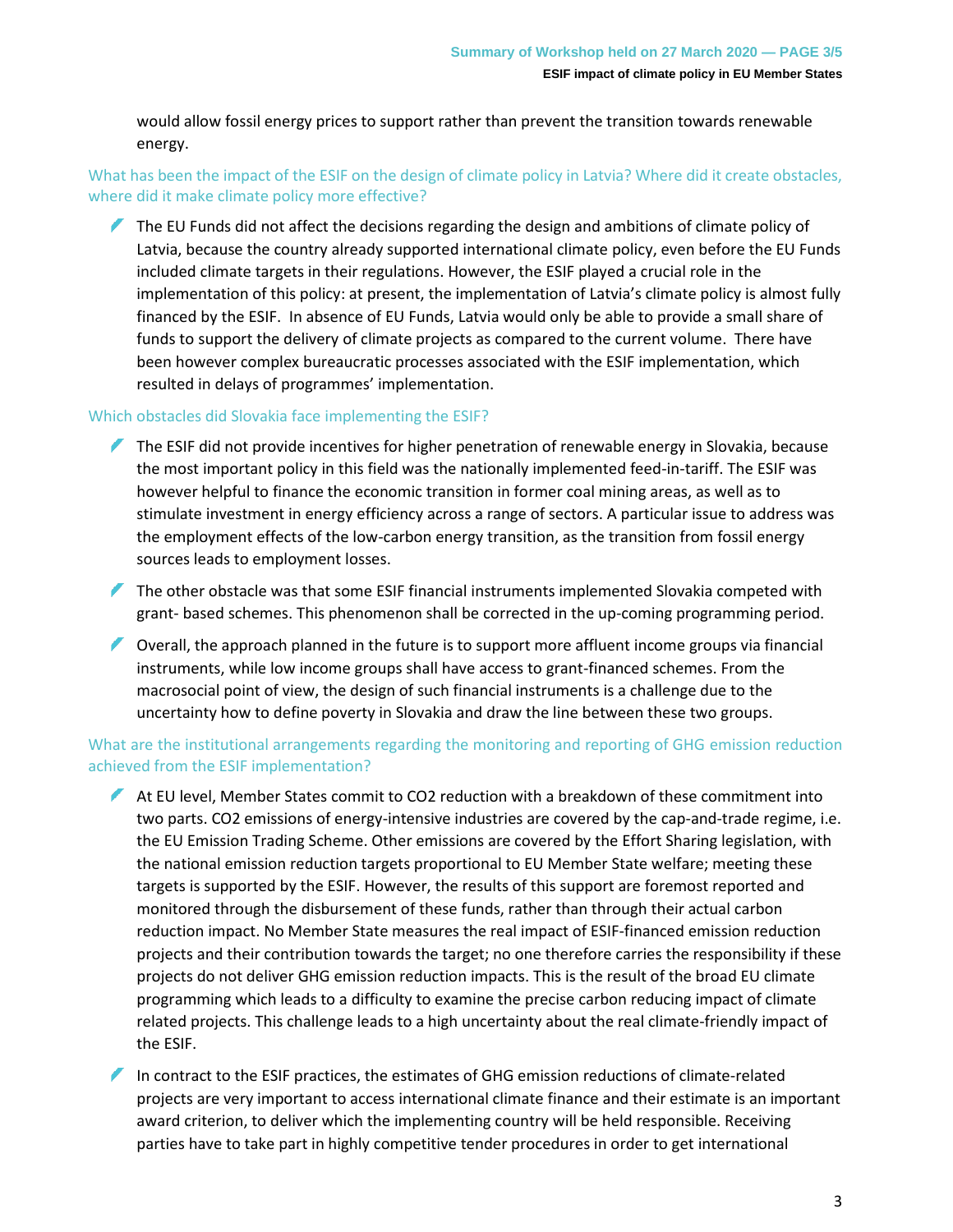climate finance and its impact is then extensively monitored by donors and could be penalized in case of non-compliance with agreed targets. Therefore, the regulation framework at international level is more focused on specific projects rather than broad climate programmes like in the EU.

### What are the enabling conditions for the EU funds and who decides on those pre-conditions?

The enabling conditions of the European Commission were to formulate a national climate plan and to set up a national implementation strategy. Only if these two conditions are fulfilled, the European Commission disburses money to the Member State.

Did the commitments of Member States outlined in their National Determined Contributions have impact on the design of climate programmes funded by the ESIF? Is there a link between the EU climate policy and the international climate policy?

- In the 2007-2013 programming period, there was no requirement yet to prepare and submit National Determined Contributions and therefore they did not impact the political agenda.
- In the current period of 2014-2020 and in the forthcoming period of 2021-2027, the European Commission does not require to link the ESIF-funded programmes to international climate commitments. To program the ESIF implementation, Member States rely on the EU climate legislation and respective national climate targets. However, these provisions often go in the same direction as the international climate targets of EU Member States.

### How can emerging economies profit from advanced green technologies and/or complex green policies, in order to accomplish more ambitious social and ecological goals in the future?

- The earmarking of the ESIF finance for climate activities was a good first move by the European Commission, to help less developed EU Member States to reach their climate targets. However, the important question which arises is about the actual use of this finance. Today, most of the ESIF finance is not really used to build green economy capacities in each beneficiary Member States, but rather to support green technologies produced in more advanced Member States, leading to a dependency in knowledge and technology of less developed Member States from more developed Member States. In order to overcome this dependency in the future, smart specialization strategies must also support the development and production of green technologies in less developed countries.
- Similar, first mover countries with respect to effective climate regulations and advanced green technology, will be the future economic winners, as they are going to export technology to countries, which today do not feature a strong focus on climate change preventing policies. Only if we develop policy schemes, which will enable less developed countries to link climate change policies, with economic, social and environmental benefits at local level, they will realize this potential for green innovation and international climate actions will be successful.

### What are additional success factors than those reflected in the workshop presentations?

- In the EU, climate ambitions of Member States are very different: some countries are highly committed to climate protection, others do not have a strong national commitment. Therefore, clear EU climate targets were crucial in order to push the Member States with less ambitious commitments towards more climate protecting policies.
- Further, the involvement of various national stakeholders (policy makers, non-governmental organizations, industry, etc) into the consultation process during the design of climate policy in each Member State, as requested by the European Commission, led to more ambitious national climate